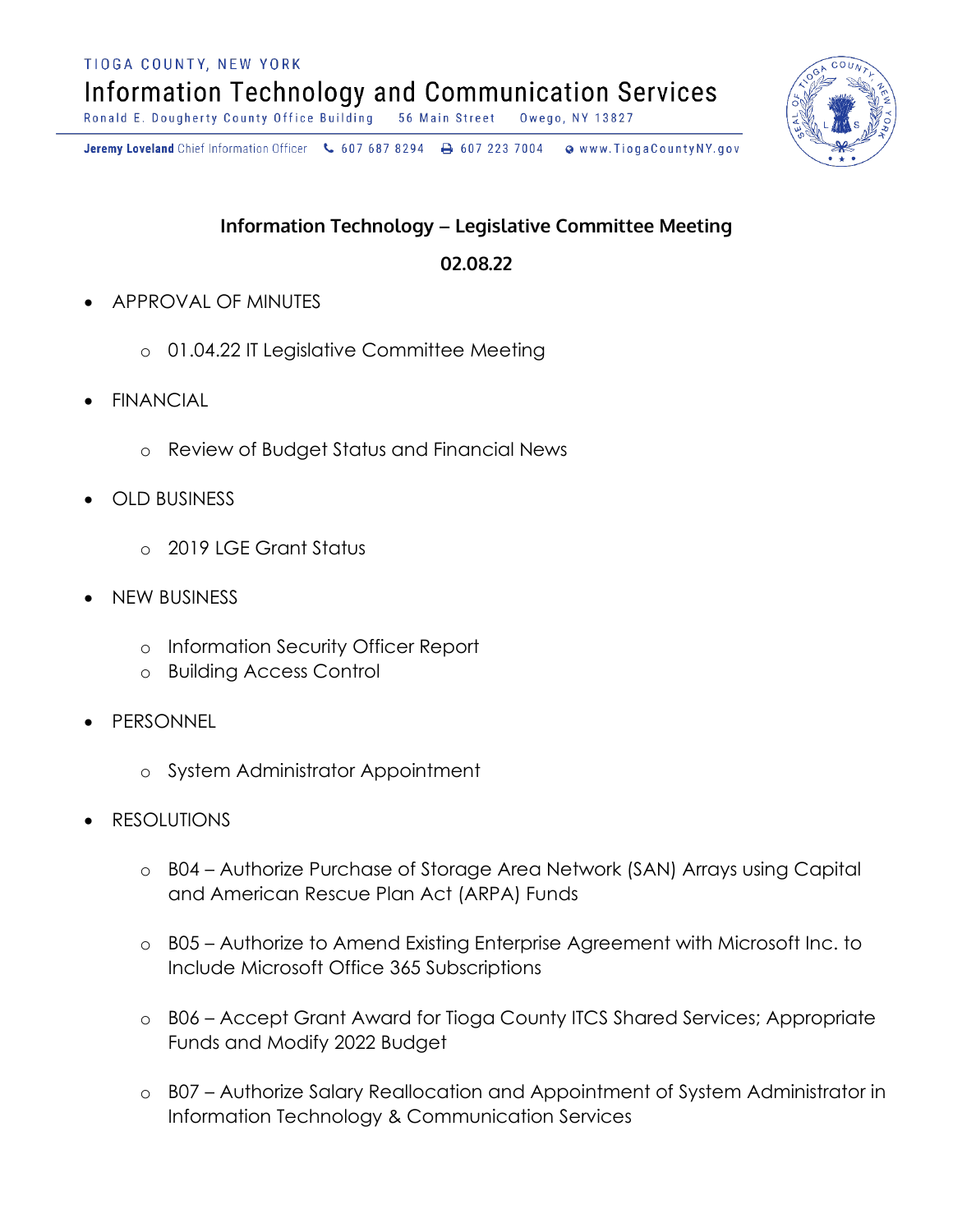- o B08 Amend Employee Handbook; Section IV: Personnel Rules; Subsection P Social Media Use
- PROCLAMATIONS
	- o No Proclamations
- ADJOURNMENT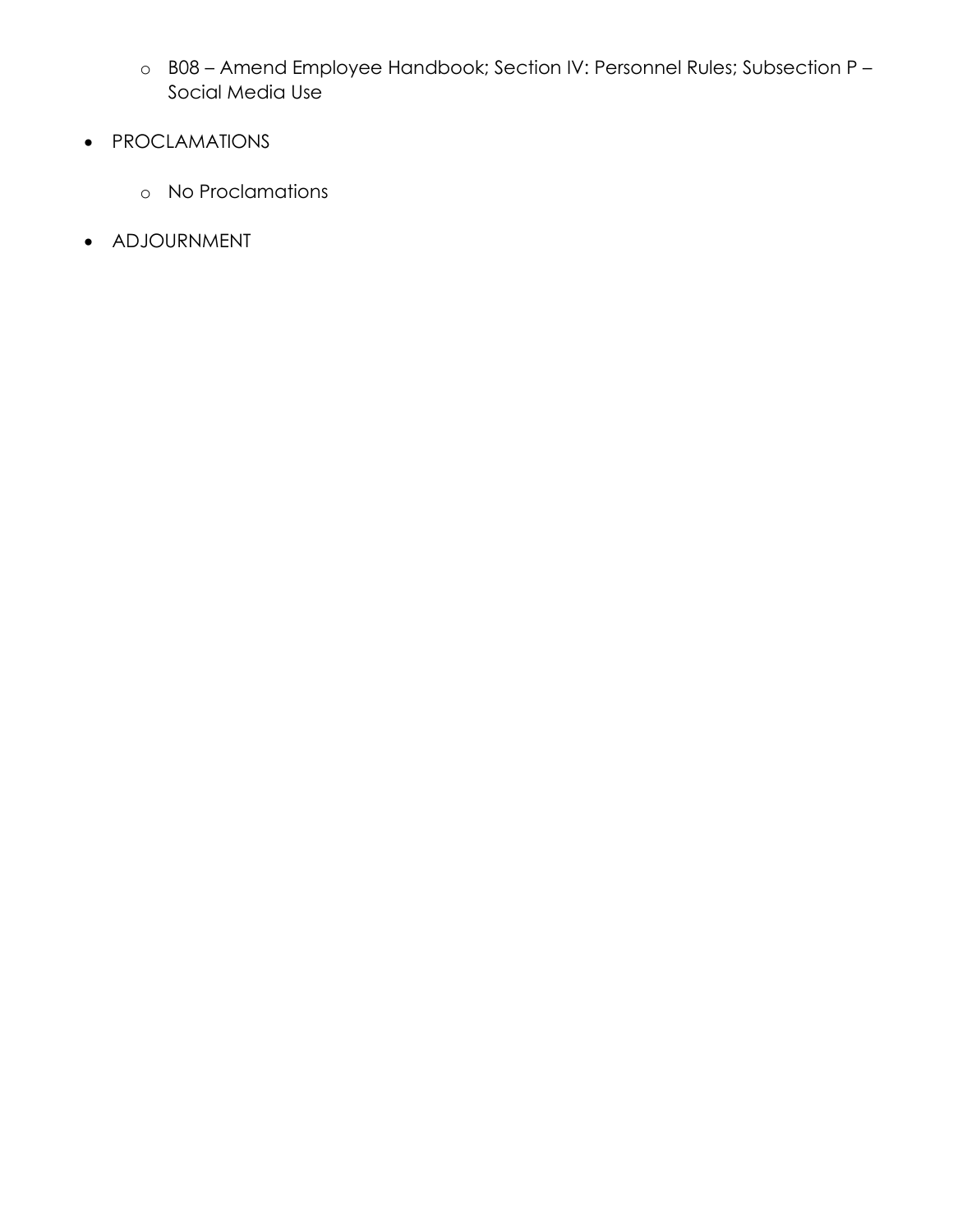

| FOR 2022 02                                        |                           |                                                                                                                                                                                                                                                                                                                                                                                                                                         |                                                                                                                                                                                                                                                                                                                                        |                                                                                                                                                                                                                                                                                                                                                         |                                                                                                                                                                                                                                                                                                                   |                                                                                                                                                                                                                                                                                                                                                                                                  |                                                                                                                                                                                                                                                        |  |
|----------------------------------------------------|---------------------------|-----------------------------------------------------------------------------------------------------------------------------------------------------------------------------------------------------------------------------------------------------------------------------------------------------------------------------------------------------------------------------------------------------------------------------------------|----------------------------------------------------------------------------------------------------------------------------------------------------------------------------------------------------------------------------------------------------------------------------------------------------------------------------------------|---------------------------------------------------------------------------------------------------------------------------------------------------------------------------------------------------------------------------------------------------------------------------------------------------------------------------------------------------------|-------------------------------------------------------------------------------------------------------------------------------------------------------------------------------------------------------------------------------------------------------------------------------------------------------------------|--------------------------------------------------------------------------------------------------------------------------------------------------------------------------------------------------------------------------------------------------------------------------------------------------------------------------------------------------------------------------------------------------|--------------------------------------------------------------------------------------------------------------------------------------------------------------------------------------------------------------------------------------------------------|--|
| <b>ACCOUNTS FOR:</b><br>General Fund               | ORIGINAL<br><b>APPROP</b> | TRANFRS/<br><b>ADJSTMTS</b>                                                                                                                                                                                                                                                                                                                                                                                                             | <b>REVISED</b><br><b>BUDGET</b>                                                                                                                                                                                                                                                                                                        | YTD ACTUAL                                                                                                                                                                                                                                                                                                                                              | <b>ENCUMBRANCES</b>                                                                                                                                                                                                                                                                                               | <b>AVAILABLE</b><br><b>BUDGET</b>                                                                                                                                                                                                                                                                                                                                                                | <b>PCT</b><br>USE/COL                                                                                                                                                                                                                                  |  |
| A1680 Information Technology                       |                           |                                                                                                                                                                                                                                                                                                                                                                                                                                         |                                                                                                                                                                                                                                                                                                                                        |                                                                                                                                                                                                                                                                                                                                                         |                                                                                                                                                                                                                                                                                                                   |                                                                                                                                                                                                                                                                                                                                                                                                  |                                                                                                                                                                                                                                                        |  |
| TOTAL Information Technology<br>TOTAL General Fund | 860,909<br>860,909        | 0<br>$\mathbf{0}$<br>$\Omega$<br>$\mathbf 0$<br>$\mathbf 0$<br>40,000<br>$\mathbf{0}$<br>$\Omega$<br>$\Omega$<br>192,368<br>$\Omega$<br>$\mathbf{0}$<br>0<br>0<br>$\mathbf 0$<br>$\mathbf 0$<br>$\mathbf 0$<br>$\mathbf 0$<br>$\mathbf{0}$<br>$\mathbf 0$<br>$\mathbf 0$<br>$\mathbf{0}$<br>$\mathbf 0$<br>$\mathbf{0}$<br>$\mathbf{0}$<br>$\mathbf 0$<br>$\mathbf{0}$<br>$\Omega$<br>$\mathbf 0$<br>232,368<br>232,368<br>$\mathbf{0}$ | $-210,072$<br>$-90,000$<br>$-5,000$<br>516, 192<br>$\Omega$<br>40,000<br>250<br>500<br>58,880<br>192,368<br>150<br>400<br>5,500<br>41,800<br>150<br>1,500<br>50<br>1,000<br>172,313<br>$\frac{1}{4}$ , 500<br>70, 700<br>24,500<br>5,000<br>46,168<br>39,959<br>9,795<br>543<br>166,015<br>116<br>1,093,277<br>1,093,277<br>$-305,072$ | .00<br>.00<br>$-3,600.00$<br>$18,483.20$<br>$1,500.00$<br>$.00 \,$<br>$.00 \,$<br>.00<br>$.00 \,$<br>4,400.00<br>.00<br>38.40<br>$-328.02$<br>36,184.02<br>$.00 \,$<br>.00<br>.00<br>$.00 \,$<br>76, 523.24<br>140.80<br>12,801.31<br>18,724.80<br>$.00 \,$<br>3,778.97<br>2,974.12<br>734.55<br>39.15<br>9,772.40<br>8.40<br>182, 175.34<br>182,175.34 | $.00 \,$<br>$.00 \,$<br>.00<br>.00<br>.00<br>.00<br>.00<br>$.00 \,$<br>$.00 \,$<br>.00<br>.00.<br>.00<br>.00<br>.00<br>.00<br>.00<br>$.00 \,$<br>$\begin{array}{r} .00\ 0.00\ .00\ 0.00\ 0.00\ \end{array}$<br>.00<br>.00<br>.00<br>.00<br>.00<br>$.00 \,$<br>$.00 \,$<br>.00<br>1,800.00<br>1,800.00<br>$.00 \,$ | $-210,072.00$<br>$-90,000.00$<br>$-1,400.00$<br>497,708.80<br>$-1,500.00$<br>40,000.00<br>250.00<br>500.00<br>58,880.00<br>187,968.00<br>150.00<br>361.60<br>5,828.02<br>5,615.98<br>150.00<br>1,500.00<br>50.00<br>1,000.00<br>95,789.76<br>4,359.20<br>56,098.69<br>5,775.20<br>5,000.00<br>42,388.97<br>36,984.58<br>9,060.17<br>503.73<br>156,242.80<br>108.08<br>909, 301.58<br>909, 301.58 | .0%<br>.0%<br>72.0%<br>3.6%<br>100.0%<br>.0%<br>.0%<br>.0%<br>.0%<br>2.3%<br>.0%<br>9.6%<br>$-6.0%$<br>86.6%<br>.0%<br>.0%<br>.0%<br>.0%<br>44.4%<br>3.1%<br>20.7%<br>76.4%<br>.0%<br>8.2%<br>7.4%<br>7.5%<br>7.2%<br>$5.9%$<br>7.2%<br>16.8%<br>16.8% |  |
| TOTAL REVENUES<br>TOTAL EXPENSES                   | $-305,072$<br>1,165,981   | 232,368                                                                                                                                                                                                                                                                                                                                                                                                                                 | 1,398,349                                                                                                                                                                                                                                                                                                                              | $-3,600.00$<br>185,775.34                                                                                                                                                                                                                                                                                                                               | 1,800.00                                                                                                                                                                                                                                                                                                          | $-301,472.00$<br>1,210,773.58                                                                                                                                                                                                                                                                                                                                                                    |                                                                                                                                                                                                                                                        |  |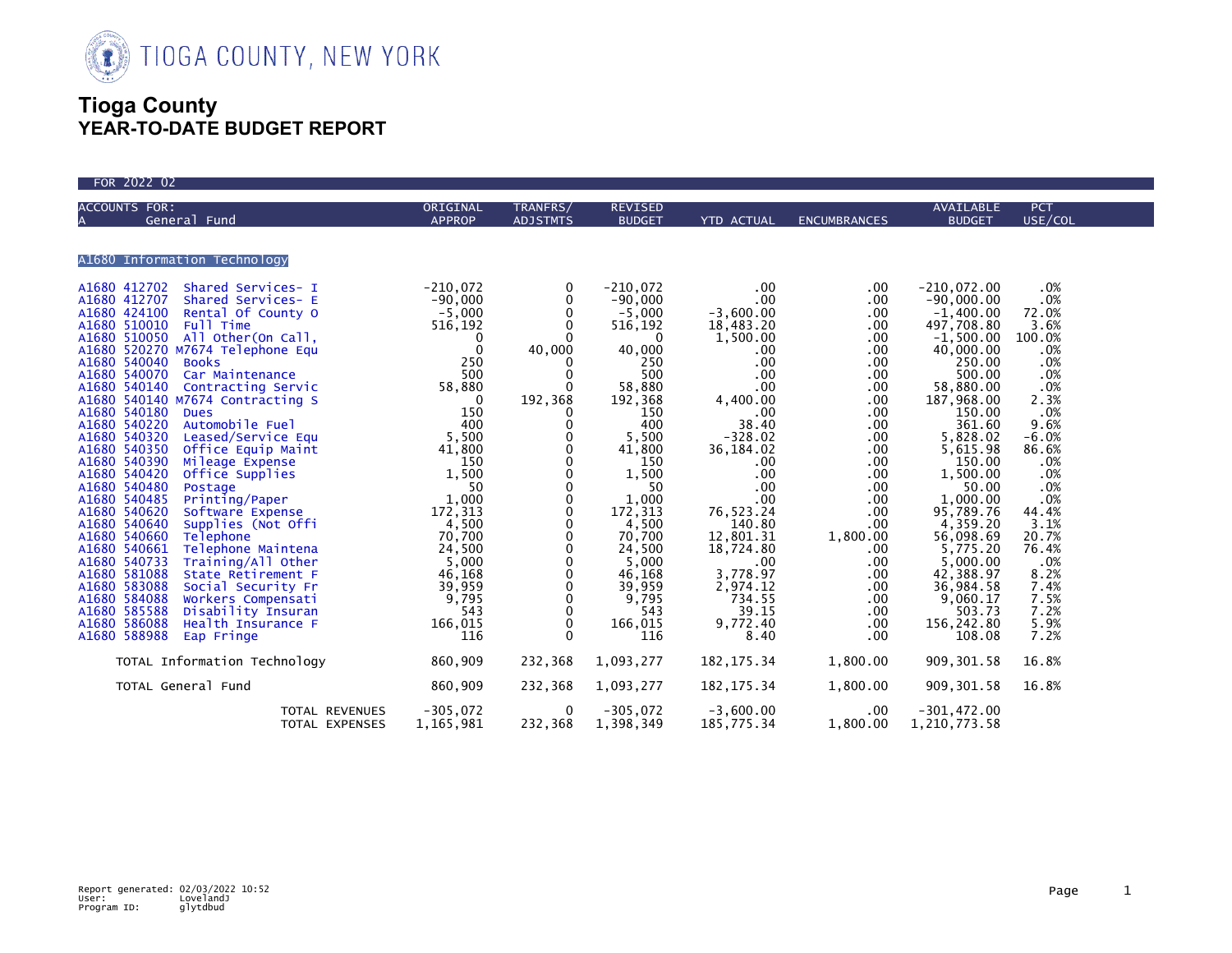

| FOR 2022 02 |             |                           |                      |                                                     |            |                         |                            |                       |
|-------------|-------------|---------------------------|----------------------|-----------------------------------------------------|------------|-------------------------|----------------------------|-----------------------|
|             |             | ORIGINAL<br><b>APPROP</b> | TRANFRS/<br>ADJSTMTS | <b>REVISED</b><br><b>BUDGET</b>                     |            | YTD ACTUAL ENCUMBRANCES | AVAILABLE<br><b>BUDGET</b> | <b>PCT</b><br>USE/COL |
|             | GRAND TOTAL | 860.909                   |                      | 232,368 1,093,277                                   | 182.175.34 | 1.800.00                | 909,301.58 16.8%           |                       |
|             |             |                           |                      | ** END OF REPORT - Generated by Loveland, Jeremy ** |            |                         |                            |                       |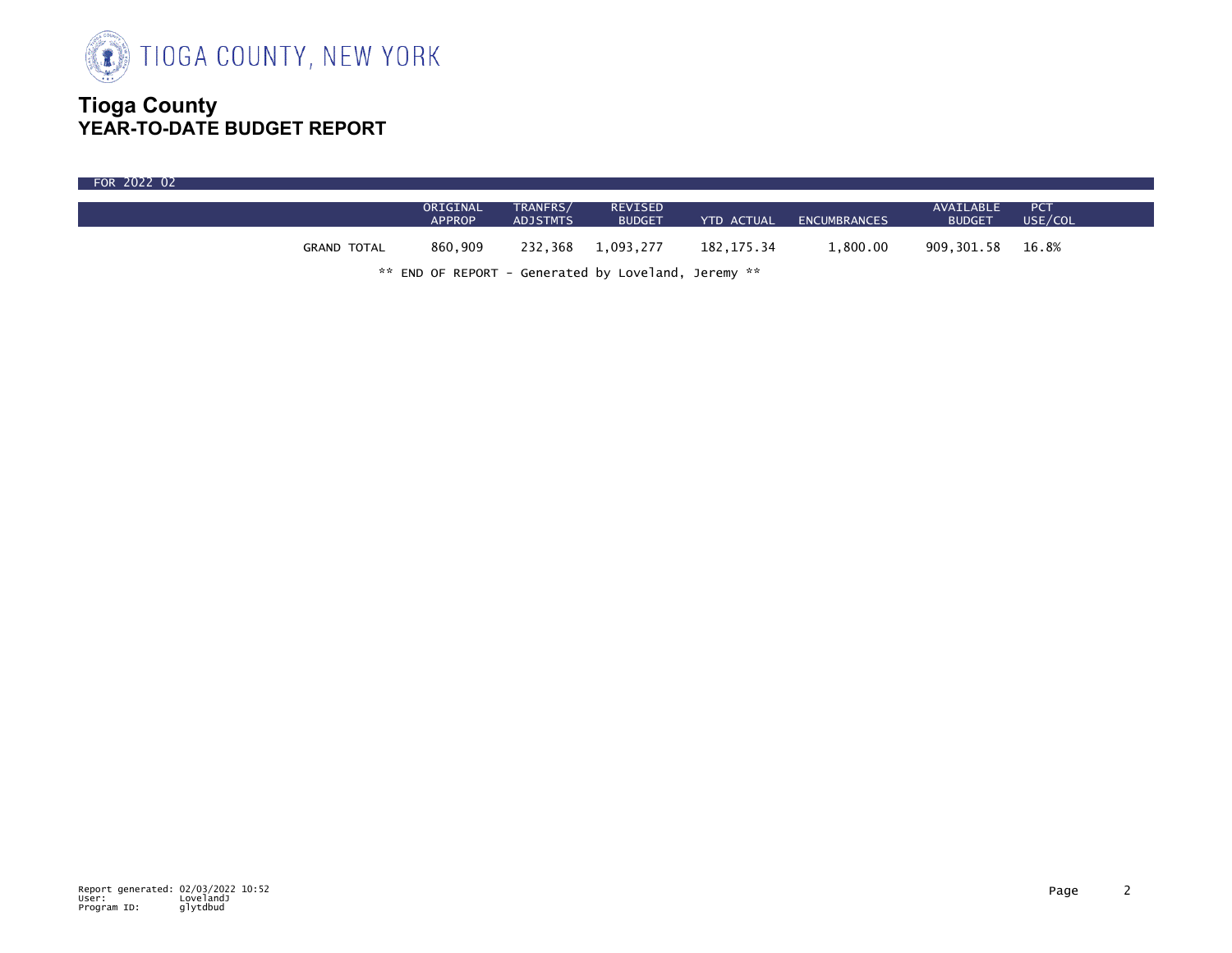

| FOR 2022 02                                                  |                           |                             |                                 |                       |                                           |                            |                       |
|--------------------------------------------------------------|---------------------------|-----------------------------|---------------------------------|-----------------------|-------------------------------------------|----------------------------|-----------------------|
| <b>ACCOUNTS FOR:</b><br>Capital Fund<br>н                    | ORIGINAL<br><b>APPROP</b> | TRANFRS/<br><b>ADJSTMTS</b> | <b>REVISED</b><br><b>BUDGET</b> | <b>YTD ACTUAL</b>     | <b>ENCUMBRANCES</b>                       | AVAILABLE<br><b>BUDGET</b> | <b>PCT</b><br>USE/COL |
| H1680 Information Technology                                 |                           |                             |                                 |                       |                                           |                            |                       |
| H1680 520620<br>Software Expense<br>H1680 521090<br>Computer | 100,000<br>90,000         |                             | 100,000<br>90,000               | 21,543.33<br>8,594.98 | $\begin{array}{c} .00 \\ .00 \end{array}$ | 78,456.67<br>81,405.02     | 21.5%<br>9.5%         |
| TOTAL Information Technology                                 | 190,000                   | 0                           | 190,000                         | 30, 138. 31           | .00                                       | 159,861.69                 | 15.9%                 |
| TOTAL Capital Fund                                           | 190,000                   | 0                           | 190,000                         | 30, 138. 31           | .00                                       | 159,861.69                 | 15.9%                 |
| <b>TOTAL EXPENSES</b>                                        | 190,000                   | 0                           | 190,000                         | 30, 138. 31           | $.00 \times$                              | 159,861.69                 |                       |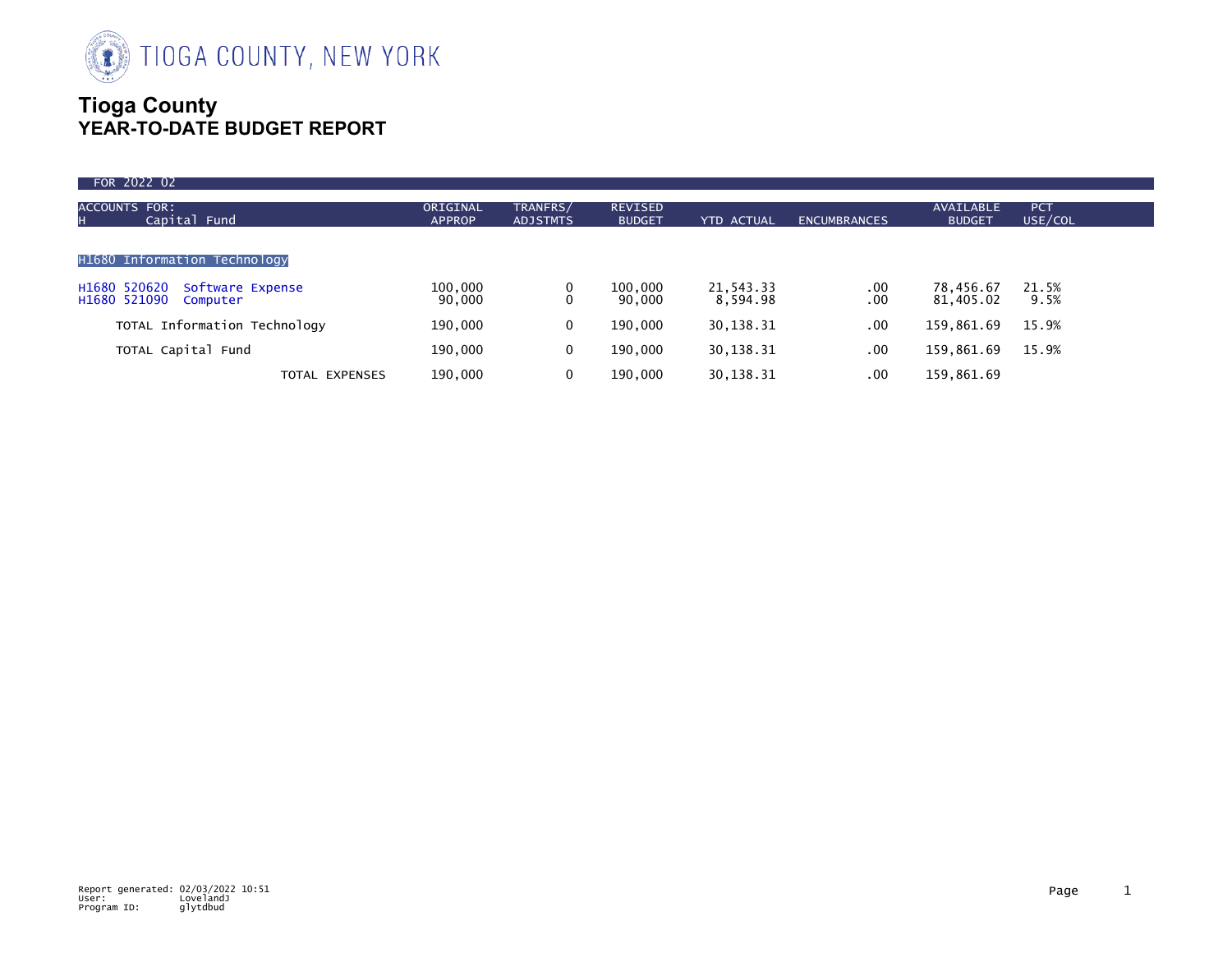

| FOR 2022 02 |                    |                           |                             |                                 |            |              |                            |                       |  |
|-------------|--------------------|---------------------------|-----------------------------|---------------------------------|------------|--------------|----------------------------|-----------------------|--|
|             |                    | ORIGINAL<br><b>APPROP</b> | TRANFRS/<br><b>ADJSTMTS</b> | <b>REVISED</b><br><b>BUDGET</b> | YTD ACTUAL | ENCUMBRANCES | AVAILABLE<br><b>BUDGET</b> | <b>PCT</b><br>USE/COL |  |
|             | <b>GRAND TOTAL</b> | 190,000                   |                             | 190.000                         | 30,138.31  | .00          | 159,861.69 15.9%           |                       |  |

\*\* END OF REPORT - Generated by Loveland, Jeremy \*\*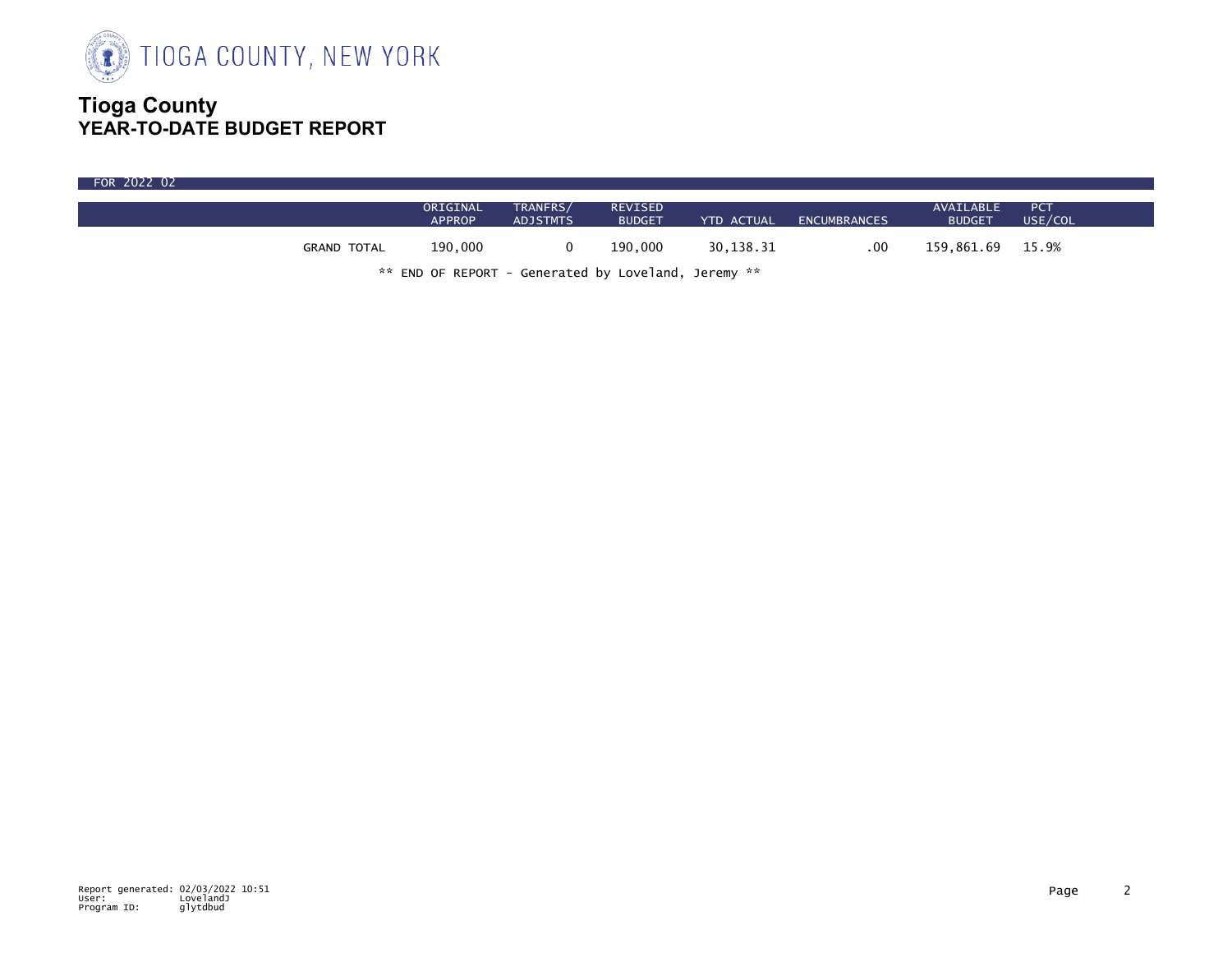TIOGA COUNTY, NEW YORK **Information Technology and Communication Services** 

Ronald E. Dougherty County Office Building 56 Main Street Owego, NY

Jeremy Loveland Chief Information Officer \607 687 8294 \ + 607 223 7004 o www.TiogaCountyNY.gov

## **Information Technology - Legislative Committee Meeting**

## **1.04.22**

**Legislators Present:** W. Jake Brown, Tracy Monell, Ron Ciotoli, Dennis M. Mullen and Martha

**Sauerbrey** 

Minutes: Approval of December 7, 2021 Information Technology Committee Minutes: Legislator Tracy

Monell made the motion, seconded by Legislator W. Jake Brown to approve the December 7, 2021

Information Technology Committee Minutes as written. Motion carried.

# **1. Braueu Status and Financial News:**

- Operational and capital expenses are running on schedule.

# **2.** Information Security Officer Report

- Review of Microsoft Office 365 pertaining to information security: Multi-Factor Authentication is necessary for cyber security.

- Border penetration testing is being planned with the U.S. Department of Homeland Security's Cyber and Infrastructure Security Agency (CISA)

# **Shared Services - Updates**

- ITCS received a letter in December notifying us that we were successful in our LGE grant application to bring the Village of Owego and Village of Candor on our IT Shared Services infrastructure.

- Town of Owego has been moved to their new building. All computers have been relocated. Five wireless access points were installed. We are currently waiting on two

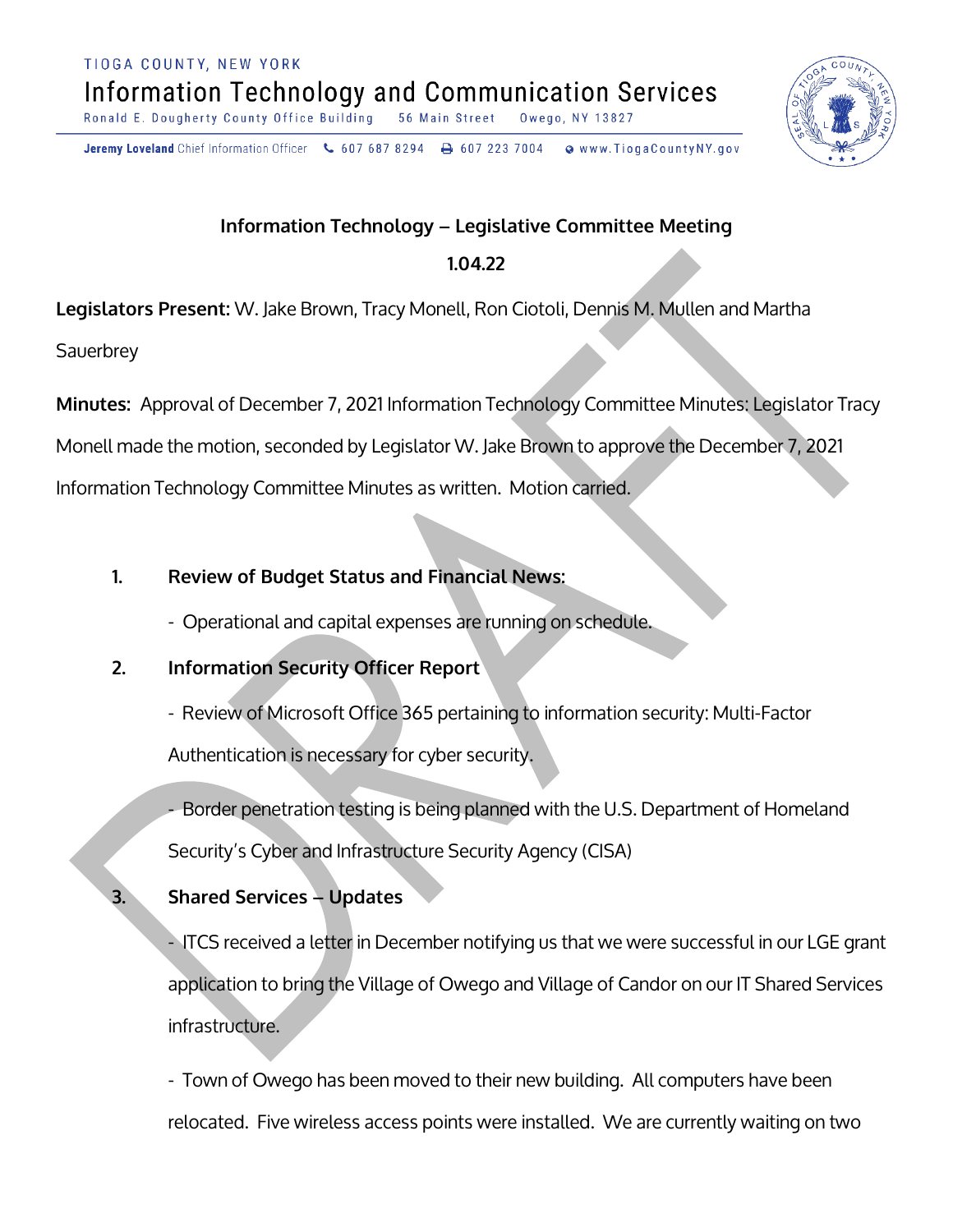copiers from Eastern to be delivered for the new building. We are also coordinating with their security contractor regarding their door access control system.

- Village of Owego has fiber to each of their locations now. The new Village Hall is online. The security contractor has installed the door controllers which required internet access. We are continuing the planning of the transition from their Pyramid infrastructure to the County infrastructure. The Mayor has also requested assistance outfitting their board room for remote meetings.

- Village of Nichols – We have an appointment with the Mayor to install her County computer and firewall device on January 18<sup>th</sup>. An outstanding requirement to install cameras in Kirby park will continue to be pursued.

- Village of Waverly – Several security cameras have been on backorder. We are continuing to track this and will complete the project as soon as the cameras arrive.

#### **4. ITCS Department Overview**

- Chief Information Officer (CIO) Jeremy Loveland
- Deputy Director of ITCS Cuyler Kochin
- Systems Administrator Vacant
- Software Support Liaison Charles Root
- Senior Support Technician Rich Dixson
- Programmer David Ayers
- GIS Manager Bill Ostrander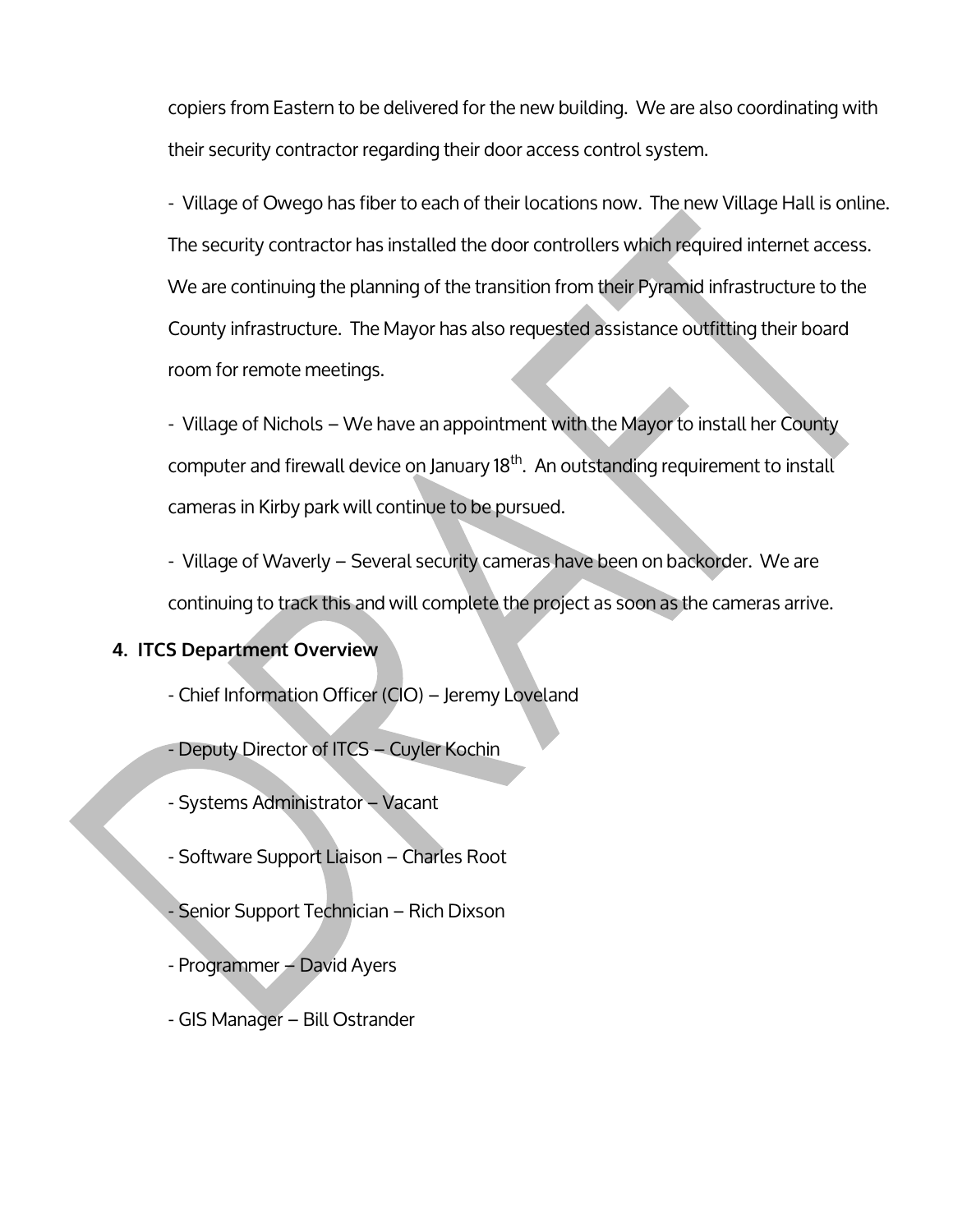- GIS Technician – Bryan Goodrich

#### **5. ITCS Upcoming Projects**

a. DSS Migration

- ITCS is continuing to work on the migration from the state network to the county network. January 2023 is the deadline to complete the migration.

b. BOE Segmentation

- BOE devices will be virtually segmented from the County network. All configuration is complete. The move just needs to be complete.

c. Multi-Factor Authentication

- MFA is a requirement for Information Security
- d. Access Control

- Identifying and minimizing unnecessary access to data is a strategy to reducing impact of a possible ransomware attack. Funding is available through ARPA. ITCS will be pursuing this during 2022.

e. Storage Area Network (SAN) Upgrade

- ITCS is planning to replace the two SANs, which will provide additional encryption functionality and increase our information security stance.

f. Mitel Switch and Voicemail Upgrade

- Upgrades are planned for end of life phone switches. Funding is available through ARPA to complete this project. The voicemail upgrade is included in the support and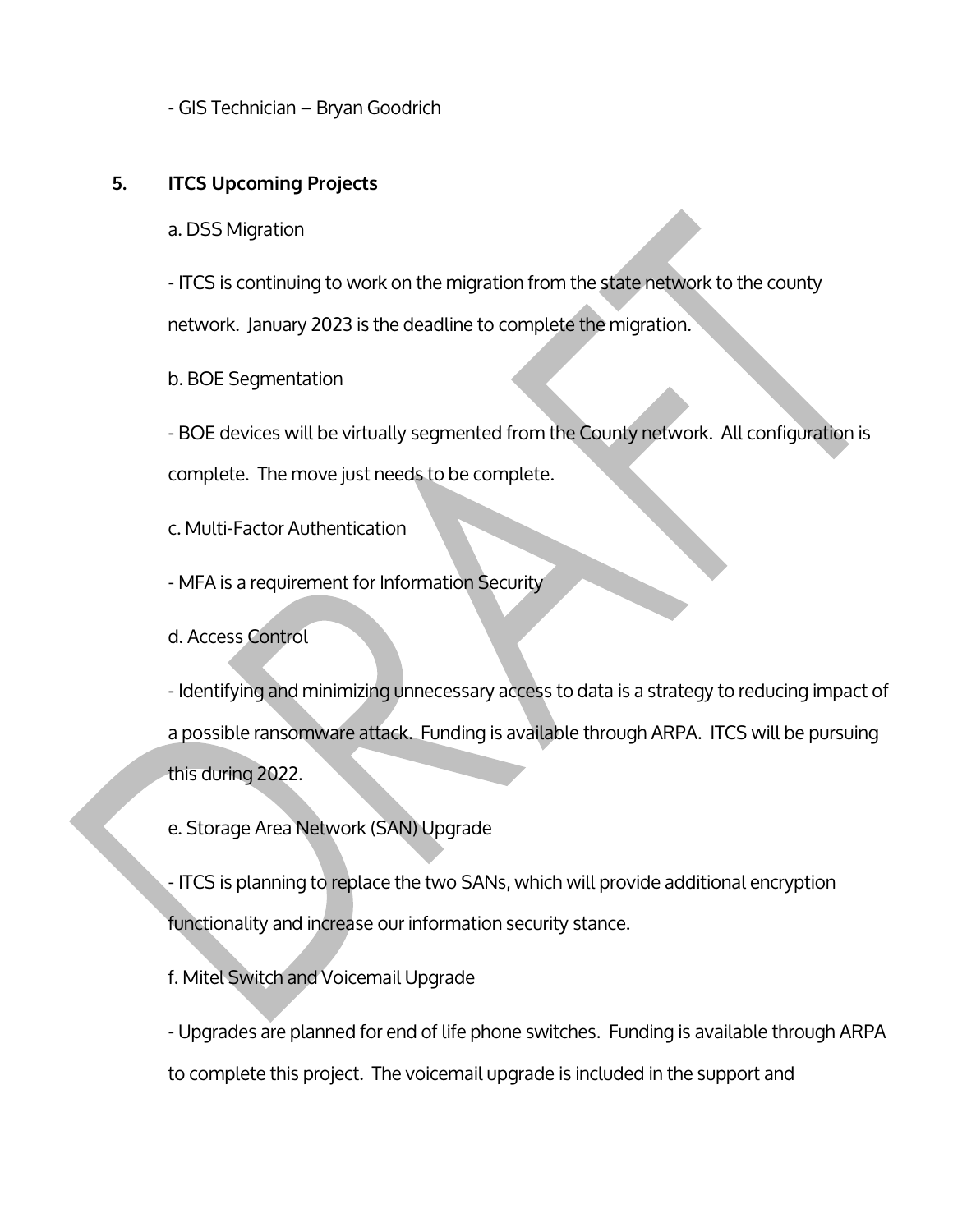maintenance contract with All Mode. Both upgrades will impact phone service which will be coordinated with Public Safety before implementation.

## 6. Microsoft Office 365 Demonstration

- A demonstration was provided for the Microsoft Office 365 platform.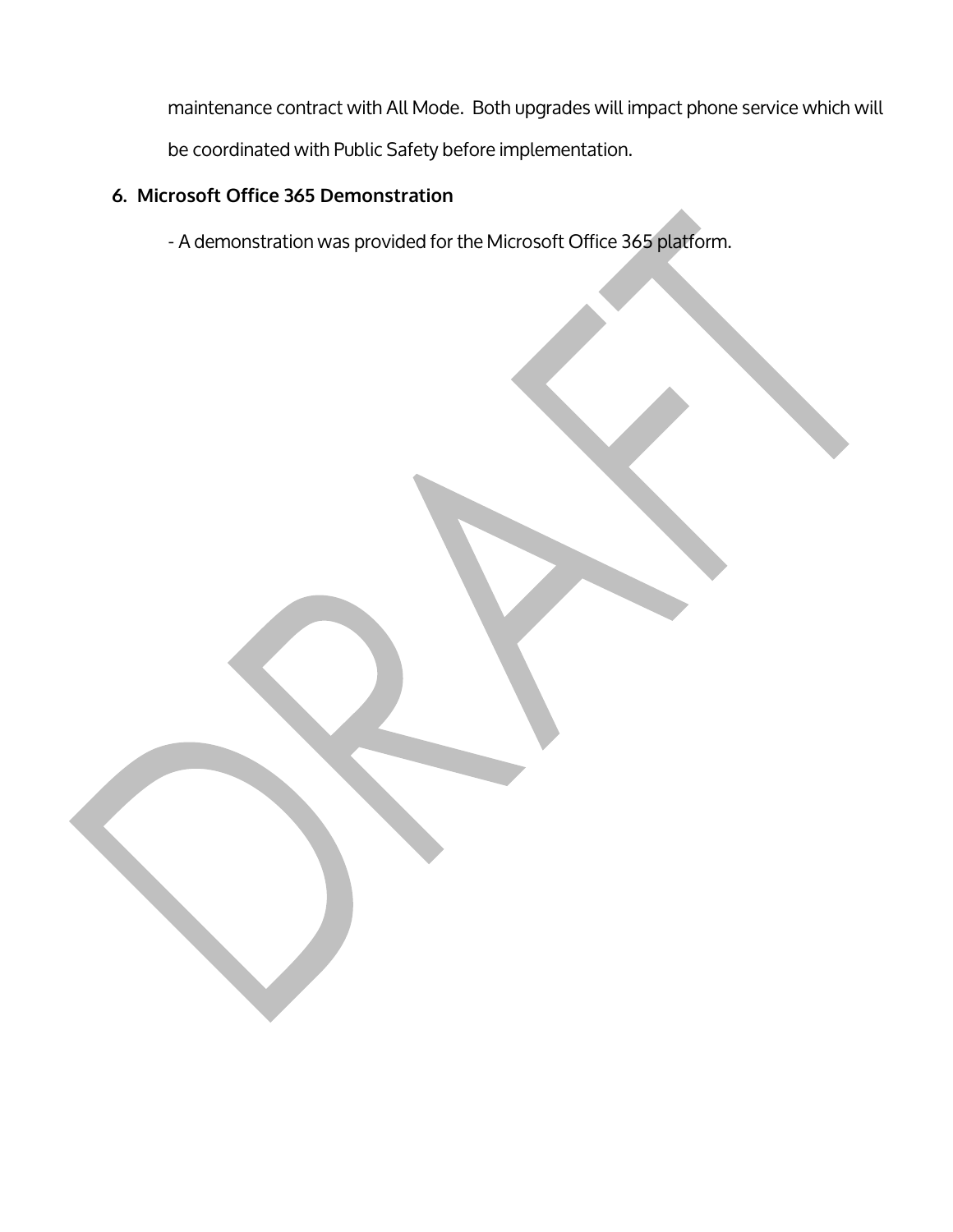## REFERRED TO: ITCS COMMITTEE FINANCE COMMITTEE

## RESOLUTION NO. -22 AUTHORIZE PURCHASE OF STORAGE AREA NETWORK (SAN) ARRAYS USING CAPITAL AND AMERICAN RESCUE PLAN ACT (ARPA) FUNDS

WHEREAS: The Tioga County Information Technology and Communication Services department has determined the existing data storage hardware devices have reached the end of their operational life; and

WHEREAS: The Tioga County Information Technology and Communication Services department has determined, after investigating several vendors and SAN devices, the NETAPP AFF-C190 device as the recommended hardware to replace existing storage arrays; and

WHEREAS: The NETAPP AFF-C190 devices increase Tioga County Information Security posture by offering Data-At-Rest (DAR) encryption and increased compression while reducing both power consumption and hardware failure points; and

WHEREAS: \$60,000 will be provided using American Rescue Plan Act (ARPA) funding which will be allocated to account H1680 521090 M7674 with a separate Resolution provided by the ARPA Fund Administrator, with remaining \$43,290.78 to be paid out of Capital funding allocated to H1680 521090; and

WHEREAS: The Tioga County Information Technology and Communications Services department will purchase the Storage Area Network devices using the NY-OGS Contract PM20920 (Group 72600 – Award 22802); therefore be it

RESOLVED: That the Tioga County Legislature authorizes the purchase of two (2) Storage Area Network (SAN) devices from Lynx Technologies, 2680 Grand Island Blvd, STE 2, Grand Island, NY 14072 not to exceed \$103,290.78 to be paid out of the following accounts:

H1680 521090 Computer \$43,290.78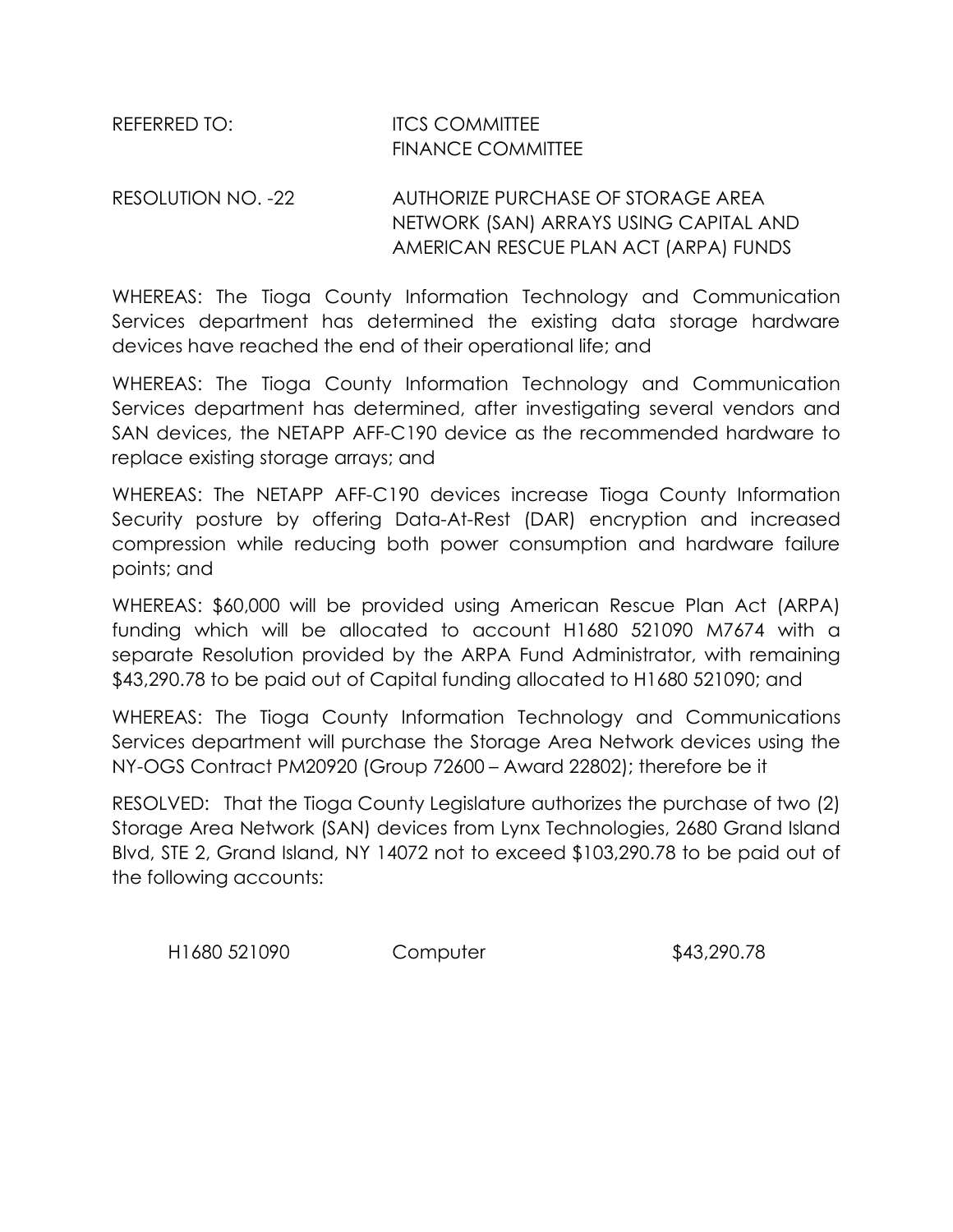| REFERRED TO: | <b>ITCS COMMITTEE</b>          |
|--------------|--------------------------------|
|              | <b>FINANCE/LEGAL COMMITTEE</b> |

#### RESOLUTION NO. -22 AUTHORIZE TO AMEND EXISTING ENTERPRISE AGREEMENT WITH MICROSOFT INC. TO INCLUDE MICROSOFT OFFICE 365 SUBSCRIPTIONS

WHEREAS: The Tioga County Information Technology and Communication Services department has a current Enterprise Agreement (Enrollment ID: 6127199) with Microsoft Incorporated for Windows Server and Windows 10 Client Access Licenses (CALs); and

WHEREAS: The Tioga County Information Technology and Communication Services department is currently in year two of this three-year Enterprise Agreement with Microsoft Incorporated; and

WHEREAS: The Chief Information Officer would like to amend existing Enterprise Agreement to include Office 365 software services at a total cost of \$137,854.30 for the period of March 1, 2022 through December 31, 2023; and

WHEREAS: Funding will be provided for using Information Technology and Communication Services Capital funds H1680 520620 (Software). Year one, prorated cost is \$55,140.00 and year two anticipated cost is \$82,714.30; therefore be it

RESOLVED: That the Chair of the County Legislature is authorized to execute an agreement amendment between Tioga County and Microsoft, Inc. upon review by the County Attorney.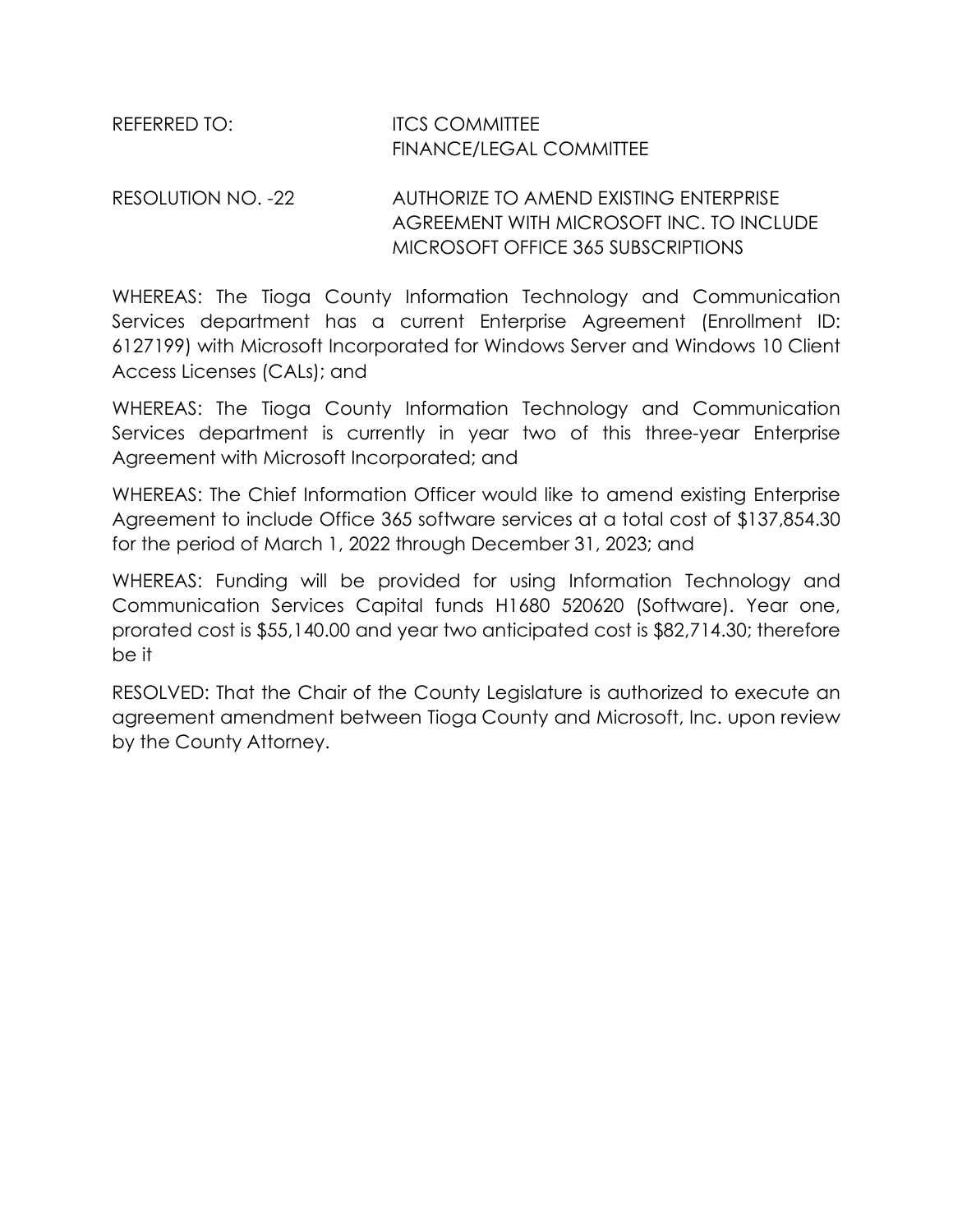| REFERRED TO: I          | <b>INFORMATION TECHNOLOGY COMMITTEE</b> |
|-------------------------|-----------------------------------------|
|                         | <b>FINANCE/LEGAL COMMITTEE</b>          |
| מפי הוז וזה הרוווה הספח | ACCEPT CRANIT AWARD EOR TIOCA COUNTY    |

RESOLUTION NO. -22 ACCEPT GRANT AWARD FOR TIOGA COUNTY ITCS SHARED SERVICES; APPROPRIATE FUNDS AND MODIFY 2022 BUDGET

WHEREAS: The Tioga County Legislature recognizes the need to improve services and save costs by supporting shared services with other municipalities; and

WHEREAS: The Information Technology and Communication Services department has applied for and received a Local Government Efficiency reimbursable grant from the New York State Department of State in the amount of \$103,522; and

WHEREAS: This grant covers many costs to implement shared services with the Village of Owego and Town of Candor; and

WHEREAS: Legislative approval is needed to amend or modify budget and appropriate funds; and

WHEREAS: The Information Technology and Communication Services department needs to place the funds into appropriate accounts to implement; therefore be it

RESOLVED: That the Tioga County Legislature accepts said grant for the Tioga County ITCS shared services and authorizes the ITCS department to spend the grant dollars per the submitted budget; and be it further

RESOLVED: That the following funds be transferred and the 2022 budget be modified as follows:

| FROM: | H1680 430970 SSG21 Capital SSG - State Aid<br>H1680 430891 SSG21 General SSG State Aid                                     | \$61,400.00<br>\$42,122.00               |
|-------|----------------------------------------------------------------------------------------------------------------------------|------------------------------------------|
| TO:   | H1680 521090 SSG21 Capital Computer<br>A1680 540140 SSG21 Contracting Services<br>A1680 540640 SSG21 Supplies (Not Office) | \$61,400.00<br>\$39,622.00<br>\$2,500.00 |

and be it further

RESOLVED: That any of the original \$103,522 funds that remain unspent as of 12/31/2022 will be carried forward into the New Year.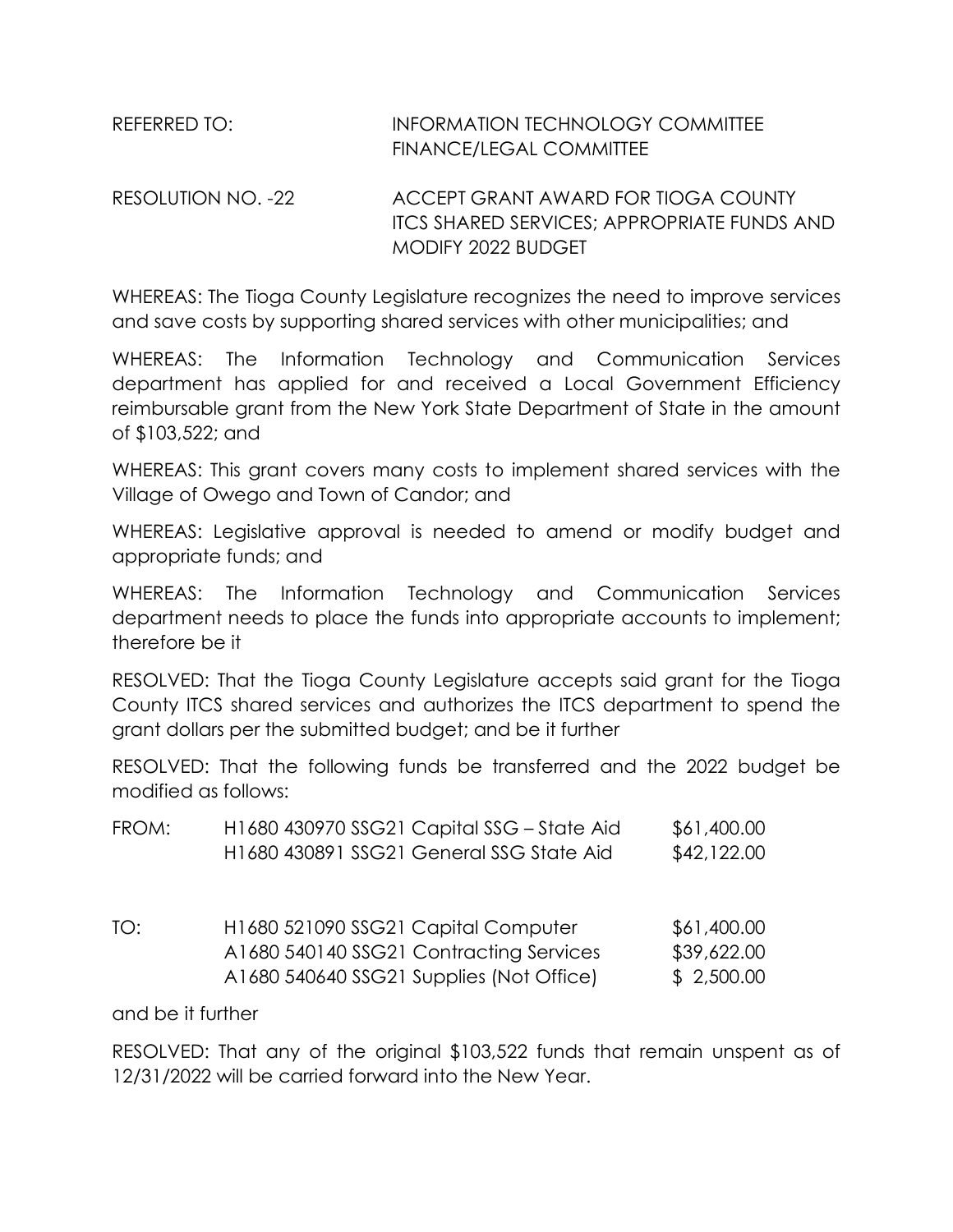| REFERRED TO: | <b>ITCS COMMITTEE</b>      |
|--------------|----------------------------|
|              | <b>PERSONNEL COMMITTEE</b> |
|              |                            |

RESOLUTION NO. -22 AUTHORIZE APPOINTMENT OF SYSTEMS ADMINISTRATOR INFORMATION TECHNOLOGY & COMMUNICATION SERVICES

WHEREAS: Legislative approval is required for any appointment to a management/confidential position within Tioga County; and

WHEREAS: Resolution 312-21 created the position of Systems Administrator (\$54,937 - \$64,937 M/C) and following active recruitment, the Chief Information Officer has identified a qualified candidate to fill said position; therefore be it

RESOLVED: That the Chief Information Officer is authorized to provisionally appoint Charles Root as Systems Administrator at an annual salary of \$54,937 effective March 1, 2022, pending successful completion of civil service examination requirements.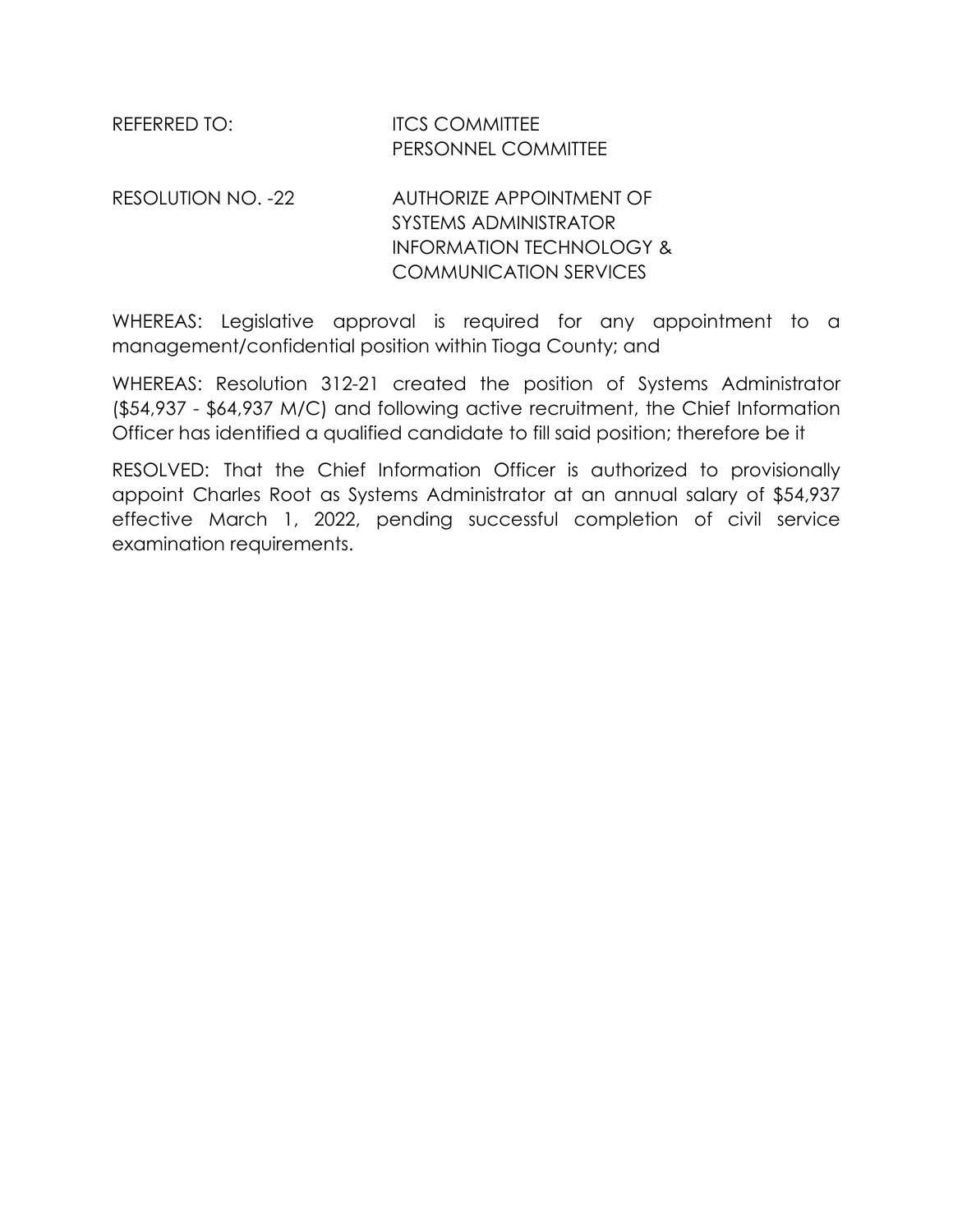| REFERRED TO: | INFORMATION TECHNOLOGY COMMITTEE |
|--------------|----------------------------------|
|              | LEGISLATIVE WORKSESSION          |

RESOLUTION NO. -22 AMEND EMPLOYEE HANDBOOK; SECTION IV: PERSONNEL RULES; SUBSECTION P – SOCIAL MEDIA USE

WHEREAS: The Social Media Use Policy needs to be amended in whole due to numerous updates and changes; and

WHEREAS: The Chief Information Officer and Information Security Officer have reviewed the County's Social Media Use Policy and made recommendations that the policy should be amended in its entirety and replaced; therefore be it

RESOLVED: That the Social Media Use Policy be amended in its entirety and replaced as follows:

# **Social Media Use**

Sections:

- I. Purpose
- II. Definitions
- III. Regulations on Employees' Personal Use
- IV. Regulations on Use for County Business
- V. Policy Violations

#### I: PURPOSE

Tioga County recognizes that traditional communication methods are now supplemented or replaced by use of various Social Media technologies. Using Social Media technologies to share news about municipal events, disseminate emergency information, and promote work being done by staff and community groups is an effective, low-cost way to inform and interact with our community. Tioga County has developed this policy to provide direction to officers, employees and volunteers when engaged in using social media as a method of communication.

Please read this policy carefully and in its entirety before making use of social media. If you are not sure how this policy may apply to you, or whether it applies to new types of technology, please contact your Department Head before you engage in social media.

Please be cognizant that participation in anonymous internet communications regarding County business may undermine the principle that all County employees and officials should conduct the official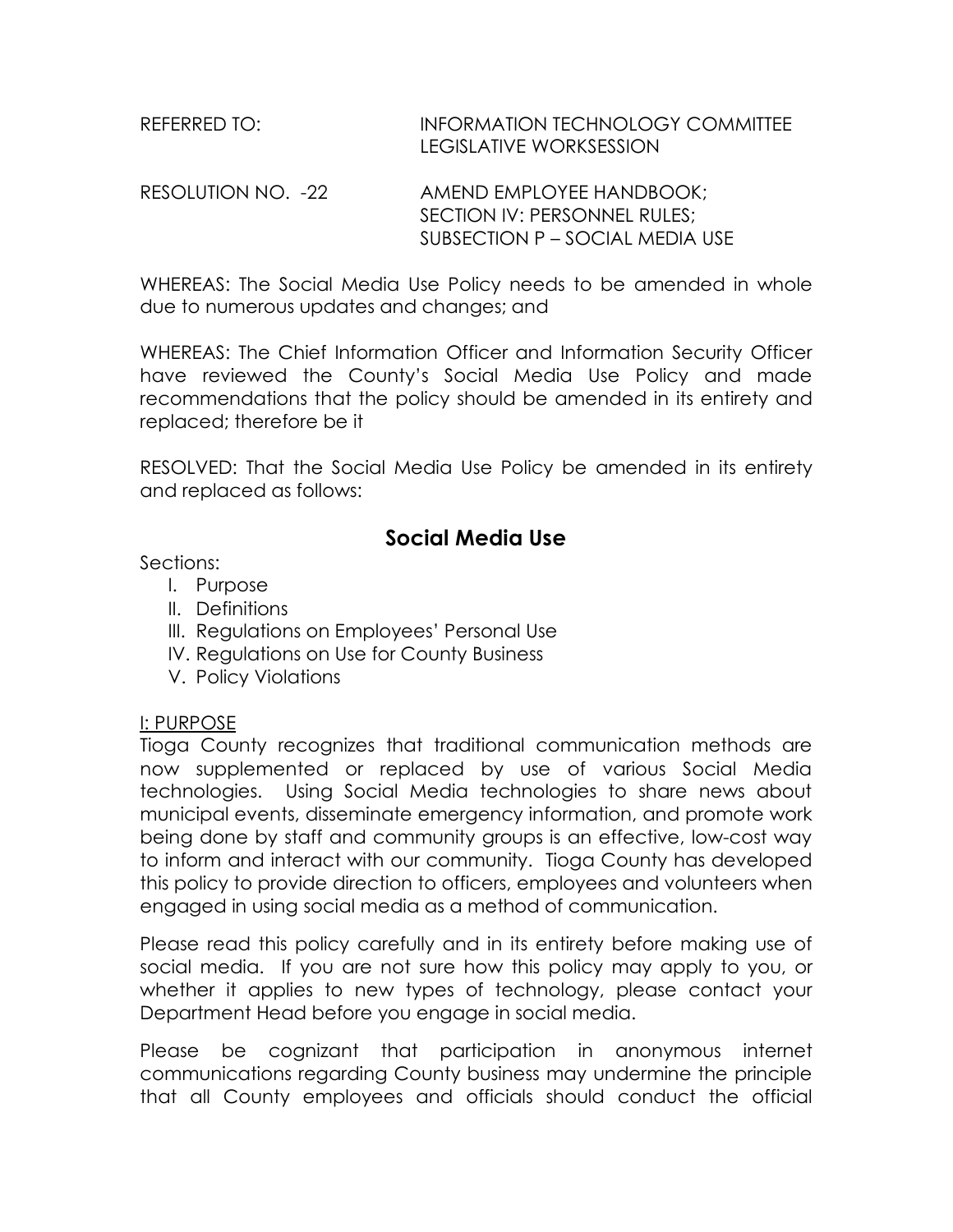business of Tioga County in an open and accessible manner. Information posted, blogged, or tweeted by County employees and officials reflects on the entire community and can adversely impact Tioga County's mission, goals and reputation. Remember: What you post is, in effect, instantaneous and permanent, and can be viewed and reposted by people not in your intended audience. Given the nature of social media, something you intend to be private may not remain private. Employees should not assume any electronic communication using County equipment is private. (This Policy is to be read in conjunction with the Comprehensive Information Security Policy.)

#### II: DEFINITIONS

- A. *Social Media technologies* means the various forms of discussion and information sharing that use technology to create web content that produces communication and conversations. Forms may include but are not limited to: social networking, blogs, video sharing, podcasts, wikis, message boards, online forums, RSS and other syndicated web feeds. Technologies include but are not limited to: picture-sharing, wall postings, e-mail, and instant messaging. Examples of social media applications include, but are not limited to, Google and Yahoo Groups (reference, social networking), Wikipedia (reference), Facebook (Social networking), YouTube (social networking and video sharing), Twitter (social networking and microblogging), LinkedIn (business networking) and news media comment sharing/blogging.
- B. *Devices* include, but are not limited to: computers, PCs, laptops, tablets, smart phones, and networks.
- *C. Employee* means any agent or officer employed by Tioga County.
- *D. Volunteer* means an unpaid agent of Tioga County.

#### III: REGULATIONS ON **PERSONAL** USE

- 1. If an employee chooses to use a social media site, it is imperative that s/he:
	- Only post information or check personal networking sites on non-work time and on non-county owned device(s), in accordance with the Comprehensive Information Security Policy; and
	- Make it clear that the views they express are personal and do not represent the views of Tioga County and are not related to their employment in any way; and
	- Never use or reference one's formal position with Tioga County when writing/posting in a non-official capacity.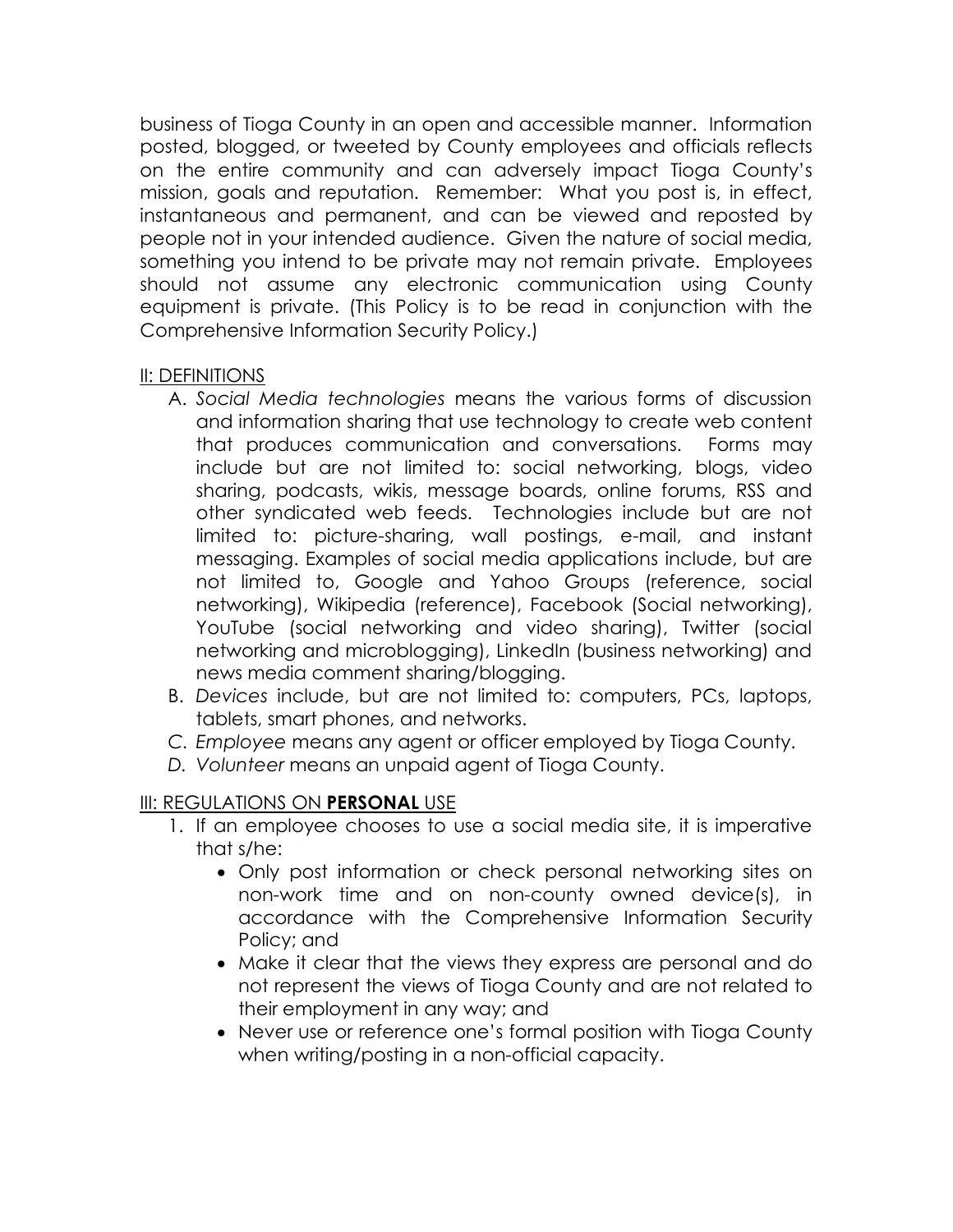- Views that they express regarding county business, affairs or operations are personal and do not represent the county and do not relate to their employment with the county in any way.
- 2. All devices provided by Tioga County are the County's property and shall only be utilized in compliance with the Acceptable Use provisions defined in the Comprehensive Information Security Policy.
	- By using County property, the employee consents to the monitoring of communication and access to stored information. Tioga County may review employee use of County-owned devices at any time and without notice. Employees have no reasonable expectation of privacy when using County-owned devices or using personal devices on County-owned systems or networks.
- 3. Confidential information, business-related information, or County logos shall not be disclosed or otherwise released.
- 4. Access to social media from County-owned devices is limited to individuals performing official County business on social media.
- 5. Posting of disparaging, vulgar, obscene, intimidating, harassing, or threatening comments, critical discussion and/or statements about co-workers, customers, clients, patients and/or vendors may not be protected free speech. If an employee has a concern with information posted on social media, they should address it with their supervisor, Department Head, Personnel, or union representative. (This Policy should be read in conjunction with the Work Place Violence Prevention Policy and Discriminatory Harassment Policy.
- 6. Posting of statements or pictures that breach security, embarrass or harm Tioga County's reputation or business are prohibited.
- 7. Posting images of County employees in County uniforms, County equipment, vehicles, offices, or real estate is prohibited unless authorized by the Department Head.
- 8. Employees assume any and all risk associated with personal use of social media.

## IV: REGULATIONS ON USE FOR **COUNTY BUSINESS**

- 1. County policies, rules, regulations and standards of conduct apply to County employees and contracted service providers that engage in social media activities while conducting County business or on behalf of County departments.
- 2. A Department Head's decision to use social media must be reviewed by the Information Technology and Communication Services department, approved by the department's Legislative committee and supported by underlying justification pertaining to the department's goals and mission, audience, legal risks, technical capabilities and potential benefits. Any official County social media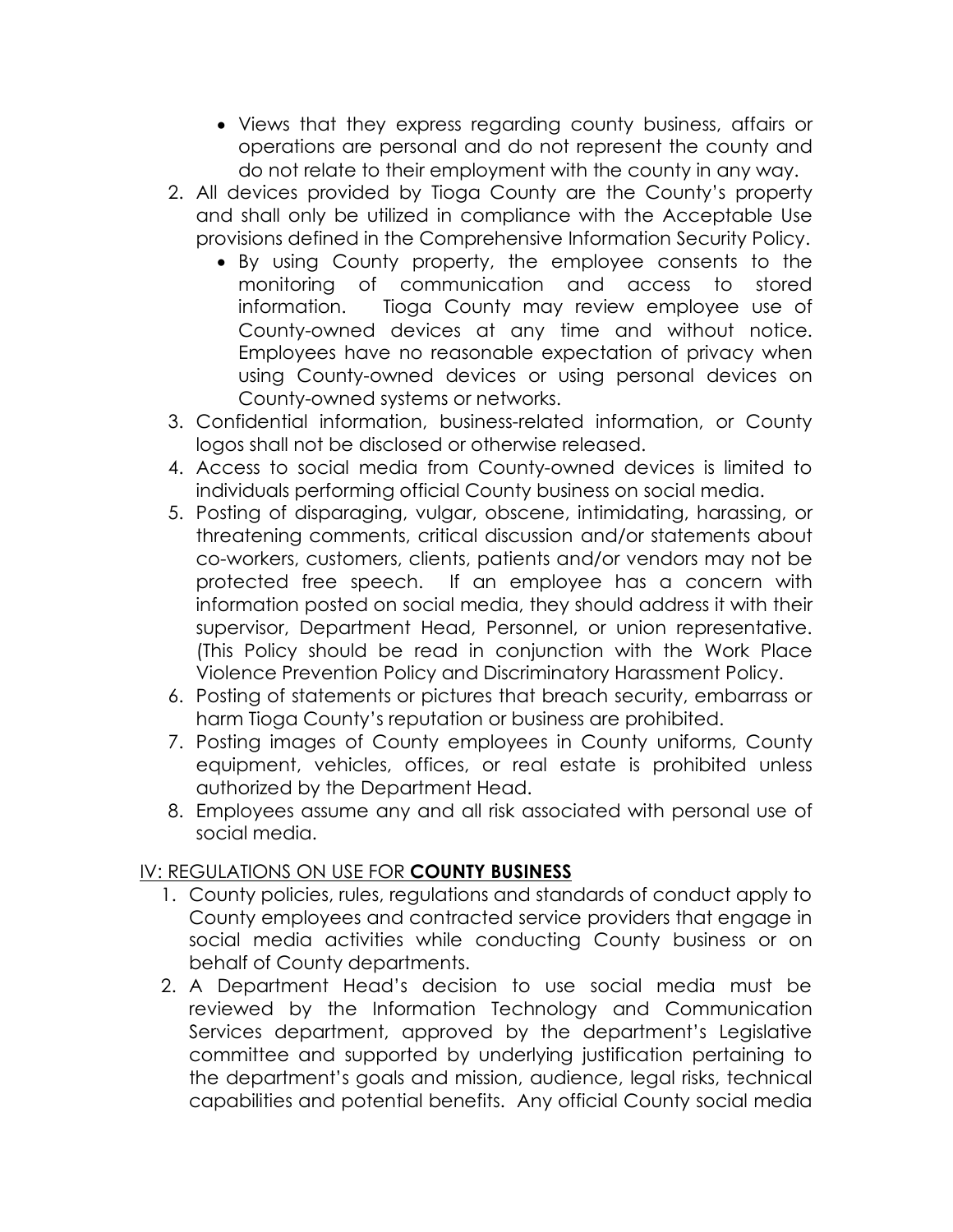sites which exist at the time of the enactment of this policy must immediately submit this information to their Legislative committee in order to determine whether approval for the ongoing use of the site will be granted.

- 3. Department Heads who choose to use social media must have a strong understanding of the risks associated with use. Department Heads shall engage the Information Technology and Communications Services Department for guidance in assessing the risks associated with a specific social media site in comparison with the business opportunities expected. The County Attorney's office may also be consulted regarding anything related to social media use.
- 4. Department Heads are responsible for designating which employees will be the "site administrator" in their department and therefore authorized to use social media on behalf of the department, and for designating appropriate levels of access, including what sites, or types of sites, the employee is approved to use, as well as defining capability: publish, edit, or view only.
- 5. County social media network accounts must be requested by the Department Head to the Information Technology and Communications Services Department and must be created by the Information Technology and Communications Services Department using an official County email address.
- 6. Social Media sites must contain visible elements that identify them as official Tioga County sites, such as: the County seal, department logos, contact information, and a link to the main Tioga County website.
- 7. If the Department Head is unsure about the appropriateness of posting information, the Department Head shall ensure that any questions about the appropriateness of releasing information on social media shall be reviewed by the Chair of the Legislature prior to being posted to a department's profile or page.
- 8. Account password information shall only be shared with authorized employees who have been designated by the Department Head to fulfill the role of site administrator. Passwords utilized must meet minimum requirements defined in the Comprehensive Information Security Policy. Passwords to social media sites should be changed every 90 days or when a person responsible for maintaining a site leaves employment with the County. In the event of a compromise, or suspected compromise, passwords should be changed immediately.
- 9. Each departmental site administrator is responsible for monitoring the postings of their department.